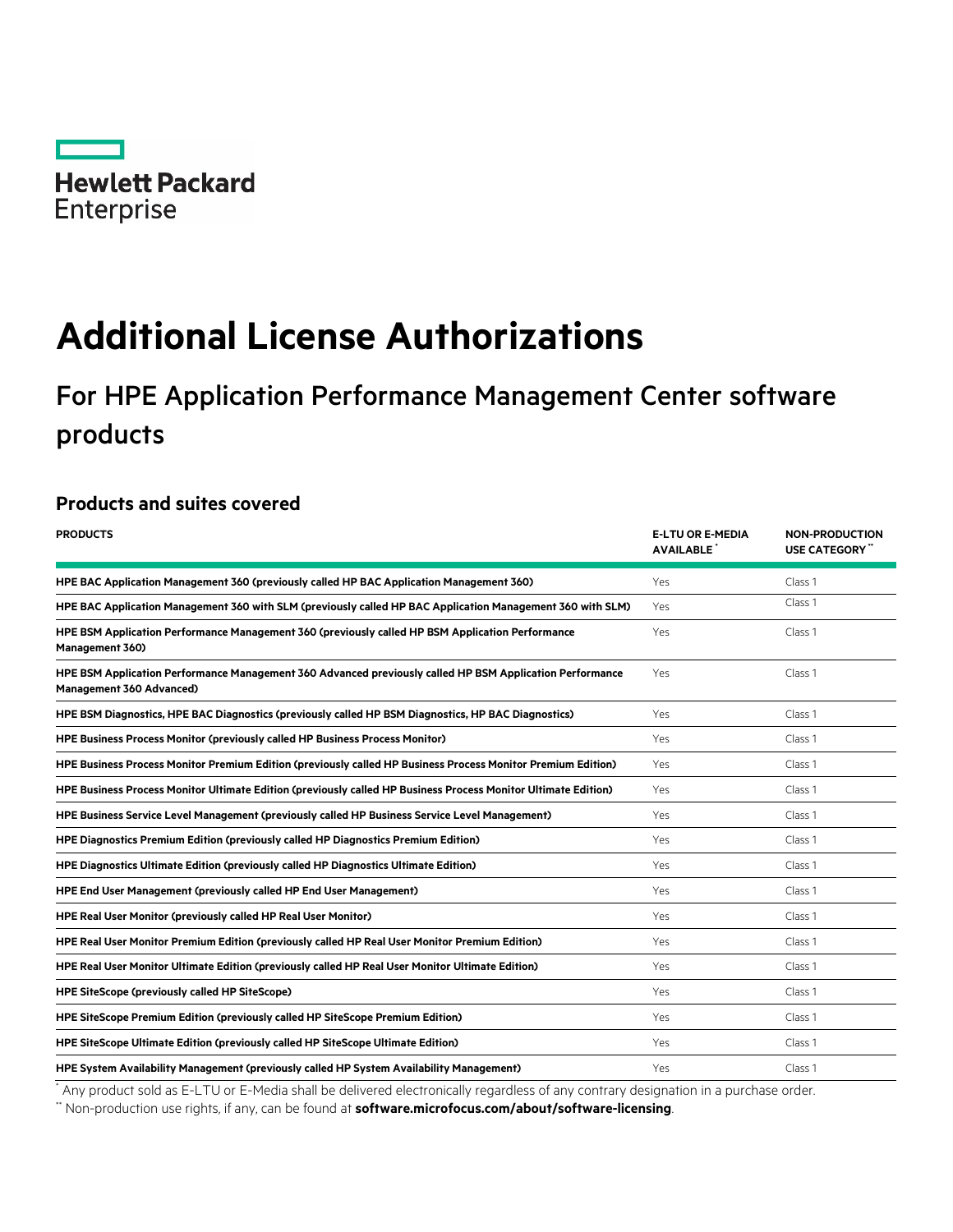### **Definitions**

Capitalized terms not otherwise defined in this ALA document are defined in the governing agreement.

| <b>TERM</b>                                   | <b>DEFINITION</b>                                                                                                                                                                                                                                                                                                                                                                                                                                  |
|-----------------------------------------------|----------------------------------------------------------------------------------------------------------------------------------------------------------------------------------------------------------------------------------------------------------------------------------------------------------------------------------------------------------------------------------------------------------------------------------------------------|
| Application Instance or                       | means a monitored environment running an instance of an application                                                                                                                                                                                                                                                                                                                                                                                |
| AppInstance                                   | For .NET based application, Applnstance is one windows process that runs .net (one worker processes).<br>٠                                                                                                                                                                                                                                                                                                                                         |
|                                               | For Citrix, AppInstance is any monitored XenApp, XenServer, XenDesktop, Web Interface, License Server, Provisioning Services, or Secure<br>٠<br>Gateway hosted on one hostname.                                                                                                                                                                                                                                                                    |
|                                               | For DB2 databases, an AppInstance is one DB2 Database Instance as identified by a DB2 Instance User on a given system. For EMC<br>٠<br>Documentum, AppInstance is any monitored Content Server, Index Server, xPlore Indexing Server, Web Based Applications (WebTop, DA,<br>DAM), Web Content Publishing Services (SCS, IDS), Distributed Content Services (BOCS, DMS), or Content Transformation Services (DTS,<br>ADTS) hosted on one hostname. |
|                                               | For Java based applications, Applnstance is one JVM.<br>٠                                                                                                                                                                                                                                                                                                                                                                                          |
|                                               | For Microsoft® Enterprise Servers (e.g., Exchange, Active Directory, Office Communications Server, Sharepoint, Biztalk, ISA etc.) AppInstance<br>٠<br>is any monitored installation of any of the Servers.                                                                                                                                                                                                                                         |
|                                               | For Microsoft SQL Server, AppInstance is one SQL Server service with its own port, logins and set of system and user databases.<br>$\bullet$                                                                                                                                                                                                                                                                                                       |
|                                               | For an Oracle database, AppInstance is one SID (Oracle system ID) in a database environment, including the RDBMS software, table<br>$\bullet$<br>structure, stored procedures and other functionality.                                                                                                                                                                                                                                             |
|                                               | For PeopleTools servers, an AppInstance is one of Application Server, Batch Server (Process Scheduler), Database Server, Web Server.<br>$\bullet$                                                                                                                                                                                                                                                                                                  |
|                                               | For SAP Netweaver ABAP stack, Applnstance is one Dialog or Central Instance. For Netweaver Java stack, Applnstance is one JVM.<br>$\bullet$<br>Technically, for SAP Netweaver Applnstance is the unique combination of the hostname, System ID of the SAP system and System Number<br>of the SAP system (two-digit numeric value) to identify an instance.                                                                                         |
|                                               | For Siebel, Applnstance is one database instance, one application server or one web server. For Siebel CRM, Applnstance is any monitored<br>$\bullet$<br>Siebel application server, Gateway name server, web server with Web Server Extension, Siebel Analytics, or Oracle Business Intelligence<br>services hosted on one hostname.                                                                                                               |
|                                               | For Sybase and Informix Server, AppInstance is one Server with its own logins and set of system and user databases.<br>$\bullet$                                                                                                                                                                                                                                                                                                                   |
|                                               | For Tuxedo servers, AppInstance is one Tuxedo instance.<br>٠                                                                                                                                                                                                                                                                                                                                                                                       |
|                                               | For Web Application Servers, Applnstance is one Server that runs on a Java Virtual Machine (JVM) and has its own configuration.<br>٠                                                                                                                                                                                                                                                                                                               |
|                                               | For WebSphere, WebLogic and JBoss Application Servers, an Applnstance is one JVM that can be deployed standalone or clustered, and<br>hosts and executes Java EE applications. For WMQ AppInstance is one MQ Queue Manager instance.                                                                                                                                                                                                               |
|                                               | For WMQ AppInstance is one MQ Queue Manager instance. For CICS and IMS applications, AppInstance is one CICS/IMS region that the<br>٠<br>monitored application (or part of it) is being hosted in.                                                                                                                                                                                                                                                 |
| <b>Application Monitor</b>                    | means any discrete physical Instance of the monitored application, whether on the same or separate servers within the your infrastructure.                                                                                                                                                                                                                                                                                                         |
| <b>Application Server</b>                     | means software that executes business or application logic that is made available to a web server for processing requests. Application Servers are<br>typically J2EE application servers or .Net application servers.                                                                                                                                                                                                                              |
| <b>BPM Targets</b>                            | means a script running on a given host that is used for monitoring an application. There can be more than one transaction timer in a BPM Target.                                                                                                                                                                                                                                                                                                   |
| <b>BPM Transaction</b>                        | means monitored start and stop point step in a script that is used for calculating performance and availability.                                                                                                                                                                                                                                                                                                                                   |
| Bundle or Bdl                                 | means an offering which includes a Term LTU, Term Support and SaaS.                                                                                                                                                                                                                                                                                                                                                                                |
| <b>Business Process</b>                       | means the business workflow required to achieve a particular task or goal.                                                                                                                                                                                                                                                                                                                                                                         |
| <b>Cold Standby System</b>                    | means a standby non-production system which is NOT up and running. If the production system breaks down or needs to be brought out of<br>service, you are required to switch on and start the Cold System Standby in order to take over for the production system.                                                                                                                                                                                 |
| Configuration Item or CI                      | means a physical, logical or conceptual entity that is part of the environment, has configurable attributes, and is important to the business.                                                                                                                                                                                                                                                                                                     |
| <b>CPU</b>                                    | means a system that contains a single central processing unit with a single integrated circuit package with a single discrete processing core.                                                                                                                                                                                                                                                                                                     |
| <b>Development and Test</b><br><b>Systems</b> | means a non-production system to be used only for a) developing your add-on applications in order to access the licensed software b) migration<br>testing c) pre-production staging or (d) version upgrades/configuration and transition purposes for HPE testing products such as Quality Center,<br>Functional Testing, ServiceTest, LoadRunner and Performance Center (including Diagnostics module).                                           |
| Device or Dev                                 | means an addressable entity, physical or virtual, including but not limited to router, switch, bridge, hub, server, PC, laptops, handheld device or<br>printer that resides within the range defined for interrogation and asset tracking.                                                                                                                                                                                                         |
| <b>Diagnostics Collectors</b>                 | means an agent which monitors application components which are not part of the Application Server. Such components include, but are not<br>limited to SAP ABAP servers, Databases, VMware Vcenter, IBM Websphere MQ, etc.                                                                                                                                                                                                                          |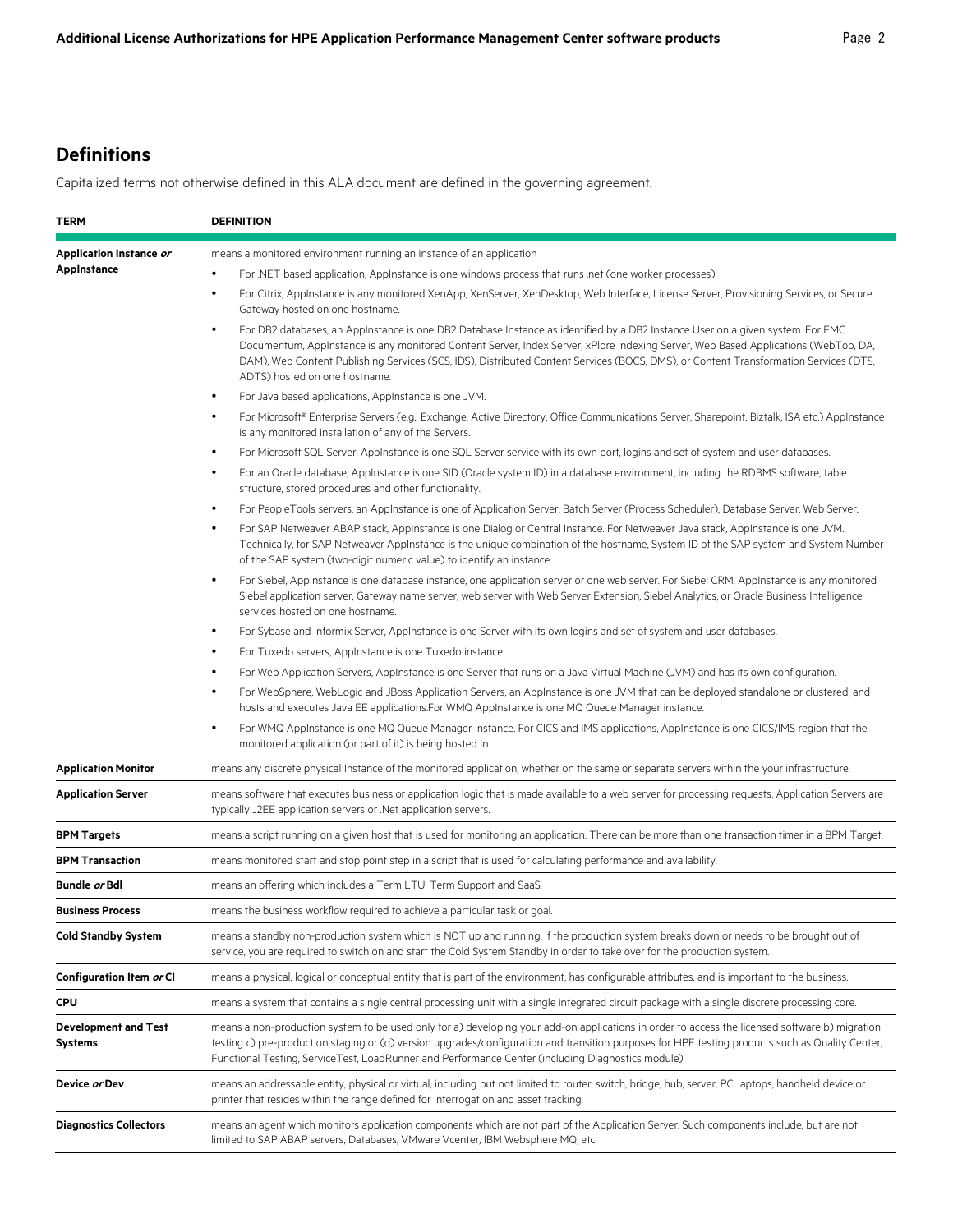| TERM                                               | <b>DEFINITION</b>                                                                                                                                                                                                                                                                                                                                                                                                                                                                                                                                                                                                                                                                                                                                         |
|----------------------------------------------------|-----------------------------------------------------------------------------------------------------------------------------------------------------------------------------------------------------------------------------------------------------------------------------------------------------------------------------------------------------------------------------------------------------------------------------------------------------------------------------------------------------------------------------------------------------------------------------------------------------------------------------------------------------------------------------------------------------------------------------------------------------------|
| E-LTU and E-Media                                  | means products which are electronically delivered only, and as such any references to FOB Destination or delivery methods that are stated on<br>Your purchase order other than electronic shall be null and void with respect to these E-LTU or E-Media products.                                                                                                                                                                                                                                                                                                                                                                                                                                                                                         |
| <b>Enterprise Application</b><br><b>Monitors</b>   | means HPE SiteScope monitors which require an additional license and are not available in the HPE SiteScope product.                                                                                                                                                                                                                                                                                                                                                                                                                                                                                                                                                                                                                                      |
| <b>Fail or Failover</b>                            | means a backup operation that automatically switches the functions of a primary system to a standby server if the primary system fails or is<br>temporarily taken out of service.                                                                                                                                                                                                                                                                                                                                                                                                                                                                                                                                                                         |
| <b>Foundation</b>                                  | means a single Instance of the core or primary components of a software application which enable its basic functionality, and without which the<br>additional modules available for the application are unable to operate. Foundation software may be installed on one or multiple servers,<br>depending on the specific architecture required to enable the functioning of the single Instance.                                                                                                                                                                                                                                                                                                                                                          |
| <b>Hot Standby System</b>                          | means a non-production system which is up and running, ready to take over from the production system if the production system breaks down or<br>needs to be taken out of service.                                                                                                                                                                                                                                                                                                                                                                                                                                                                                                                                                                         |
| Instance                                           | is defined as each implementation of the application installed on a server.                                                                                                                                                                                                                                                                                                                                                                                                                                                                                                                                                                                                                                                                               |
| <b>Internal Use</b>                                | means access and Use of the software for purposes of supporting your internal operations or functions.                                                                                                                                                                                                                                                                                                                                                                                                                                                                                                                                                                                                                                                    |
| Location                                           | means an end-point where a BPM Transaction can be run from. The same BPM Transaction is often run from multiple locations such as different<br>city or country office locations.                                                                                                                                                                                                                                                                                                                                                                                                                                                                                                                                                                          |
| LTU                                                | means License To Use.                                                                                                                                                                                                                                                                                                                                                                                                                                                                                                                                                                                                                                                                                                                                     |
| <b>Monitored CPU</b>                               | means a CPU operating on your network that is monitored by software.                                                                                                                                                                                                                                                                                                                                                                                                                                                                                                                                                                                                                                                                                      |
| <b>MSU or Million Service</b><br>Units             | is defined as a measurement of the amount of processing work a computer can perform in one hour. MSU is mainly associated with IBM<br>Mainframe computers.                                                                                                                                                                                                                                                                                                                                                                                                                                                                                                                                                                                                |
| Non-Production or NP                               | means internal use which is limited to Use on a Development and Test Systems and Hot and Cold Standby Systems. This NP license requires the<br>previous purchase of the equivalent or greater production licenses. Support for NP licenses is restricted to the period of and current status of the<br>equivalent production license.                                                                                                                                                                                                                                                                                                                                                                                                                     |
| <b>Operating System Instance</b><br>or OS Instance | means each implementation of the bootable program that can be installed onto a physical system or a partition, such as system Virtual Machines,<br>virtual environments, virtual private servers, containers, guests and zones, within the physical system. A physical system can contain multiple<br>Operating System Instances. A container means a system partition based on software rather than hardware. Guests means a VM system running<br>on a host system where the host runs its own complete OS Instance (as opposed to a hypervisor), like VMware Workstation. Zone means<br>Oracle/Sun Solaris specific nomenclature for a software partition which can run a virtual OS instance including but not limited to Sparse, native,<br>and ipkg. |
| <b>Points</b>                                      | means the numerical tracking system representing the total number of metrics you are authorized to execute.                                                                                                                                                                                                                                                                                                                                                                                                                                                                                                                                                                                                                                               |
| <b>RUM Probe</b>                                   | means a computer running network collection for HPE Real User Monitoring software.                                                                                                                                                                                                                                                                                                                                                                                                                                                                                                                                                                                                                                                                        |
| <b>RUM Probe Capacity</b>                          | Is defined as a measurement of the amount of network bandwidth that Real User Monitor can process. RUM Probe Capacity is mainly determined<br>as a factor of RUM Probe CPU, memory, bandwidth, defined RUM Text Pattern Events, Snapshot on Event and protocol type.                                                                                                                                                                                                                                                                                                                                                                                                                                                                                      |
| <b>RUM Snapshot on Event</b>                       | Is defined as a RUM SPI for Applications configuration item that is used for defining when a HTTP/S page rendering capture is done.                                                                                                                                                                                                                                                                                                                                                                                                                                                                                                                                                                                                                       |
| <b>RUM Text Pattern Event</b>                      | Is defined as a RUM SPI for Applications configuration item used for defining the text events to evaluate against HTTP/S network traffic.                                                                                                                                                                                                                                                                                                                                                                                                                                                                                                                                                                                                                 |
| SaaS                                               | means Software as a Service which is a service which allows access to the software, support and related professional services, as described in an<br>order document, datasheet or a Statement of Work (SOW).                                                                                                                                                                                                                                                                                                                                                                                                                                                                                                                                              |
| <b>Solution Template</b>                           | means a set of HPE SiteScope monitor configurations with predefined thresholds for a given technology. Solution Templates may include a<br>password-protected best practices document.                                                                                                                                                                                                                                                                                                                                                                                                                                                                                                                                                                    |
| Suite                                              | means two or more software products combined into a single license offering. The specific software products included in a Suite are specified in<br>the Software Specific License Terms below. Software products included in a Suite are governed by the individual authorizations and use<br>restrictions associated with each software product.                                                                                                                                                                                                                                                                                                                                                                                                         |
| Term License to Use or<br><b>Term LTU</b>          | means a software license to use (LTU) which indicates in its license description that the license is valid for a specific period of time such as One<br>Month(1M), One Year(1Y) etc. Term LTU's are not perpetual licenses.                                                                                                                                                                                                                                                                                                                                                                                                                                                                                                                               |
| <b>Term Support</b>                                | means a fixed period support offering that is only valid during the time period of the associated Term LTU.                                                                                                                                                                                                                                                                                                                                                                                                                                                                                                                                                                                                                                               |
| <b>Transaction or Txn</b>                          | means a series of distinct actions relevant for monitoring an IT service or process. It is represented and stored in software as a single, unique<br>measuring capability for a stated Key Performance Indicator (KPI).                                                                                                                                                                                                                                                                                                                                                                                                                                                                                                                                   |
| Unlimited or Unl                                   | means without restrictions in terms of number of systems, devices or media, depending on the context.                                                                                                                                                                                                                                                                                                                                                                                                                                                                                                                                                                                                                                                     |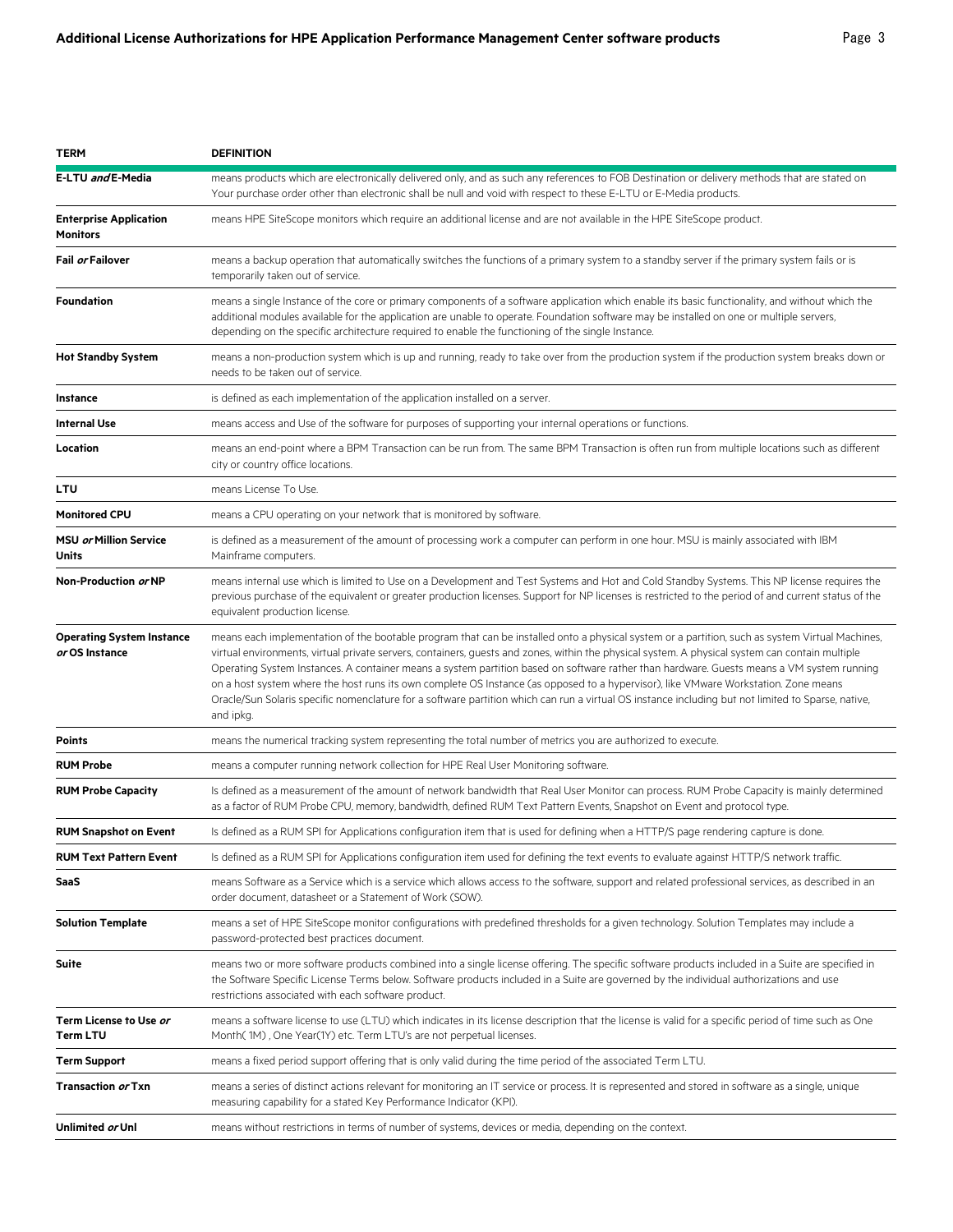| <b>TERM</b>                   | <b>DEFINITION</b>                                                                                                                                                                                 |
|-------------------------------|---------------------------------------------------------------------------------------------------------------------------------------------------------------------------------------------------|
| <b>Unlimited Probes</b>       | means without restrictions in terms of the number of probes utilized to monitor a single licensed application configured as an application CI within<br>the HPF BSM Run-time Service Model.       |
| <b>Unlimited Transactions</b> | means without restrictions in terms of the number of Transactions utilized to monitor a single licensed application configured as an application CI<br>within the HPF BSM Run-time Service Model. |
| <b>URL</b>                    | means the Uniform Resource Locator ("URL") for the page or file to be monitored.                                                                                                                  |
| <b>Use</b>                    | means to install, store, load, execute and display once copy of the software.                                                                                                                     |
| Virtual Machine(s) or VM(s)   | means a computer that does not physically exist but is simulated by another computer.                                                                                                             |
| <b>Web Server</b>             | means a computer running software that delivers web pages and other documents to browsers using the HTTP protocol.                                                                                |

#### **Software specific license terms**

For software products with software specific license terms, these terms are described below. Software products covered by this ALA document (as listed above) and not covered in this section do not have software specific license terms.

In a virtualized environment, HPE Business Availability Center CPU licensing depends upon how the CPUs are allocated. If the virtualized environment is running a shared environment where there is a specified physical limitation on the amount of all the CPU an application can use, then HPE Business Availability Center licensing is based on that limited CPU number. If the virtualized environment is using a shared environment where there are no bounds on the CPUs, then licensing is for all of the CPUs for the system.

#### **HPE BSM Application Performance Management 360 (previously called HP BSM Application Performance Management 360)**

HPE BSM Application Performance Management 360 is licensed by Operating System Instance. HPE BSM Application Performance Management 360 requires a license for each OS Instance which contains an Application Server of the licensed application. HPE BSM Application Performance Management 360 also includes Diagnostics Collectors. HPE BSM Application Performance Management 360 does not require a license for the OS Instances monitored by Diagnostics Collectors unless the number of OS Instances monitored by Diagnostics Collectors exceeds the number of licensed OS Instances. You are required to license additional OS Instances if this occurs.

HPE BSM Application Performance Management 360 includes:

- HPE BAC Business Process Monitor Transaction Unlimited Locations with Service Level Monitor (i.e. HPE BAC Business Process Monitor and HPE BAC Service Level Manager) for Unlimited Transactions
- HPE BAC Real User Monitor for Applications with Service Level Monitor per Probe Instance (i.e. HPE Real User Monitor and HPE Service Level Manager) for Unlimited Probes
- HPE BSM Diagnostics for Composite Application OS Instance for the number of licensed HPE BSM Application Performance Management 360 OS Instances
- HPE BSM Service Level Management for Diagnostics OS Instance for the number of licensed HPE BSM Application Performance 360 OS Instances

#### **HPE BSM Application Performance Management 360 Advanced (previously called HP BSM Application Performance Management 360 Advanced)**

HPE BSM Application Performance Management 360 Advanced is licensed by Operating System Instance. HPE BSM Application Performance Management 360 Advanced requires a license for each OS Instance which contains an Application Server of the licensed application. HPE BSM Application Performance Management 360 Advanced also includes Diagnostics Collectors. HPE BSM Application Performance Management 360 Advanced does not require a license for the OS Instances monitored by Diagnostics Collectors unless the number of OS Instances monitored by Diagnostics Collectors exceeds the number of licensed OS Instances. You are required to license additional OS Instances if this occurs.

HPE BSM Application Performance Management 360 Advanced includes:

- HPE BAC Business Process Monitor Transaction Unlimited Locations with Service Level Monitor (i.e. HPE BAC Business Process Monitor and HPE BAC Service Level Manager) for Unlimited Transactions
- HPE BAC Real User Monitor for Applications with Service Level Monitor per Probe instance (i.e. HPE Real User Monitor and HPE Service Level Manager for Unlimited Probes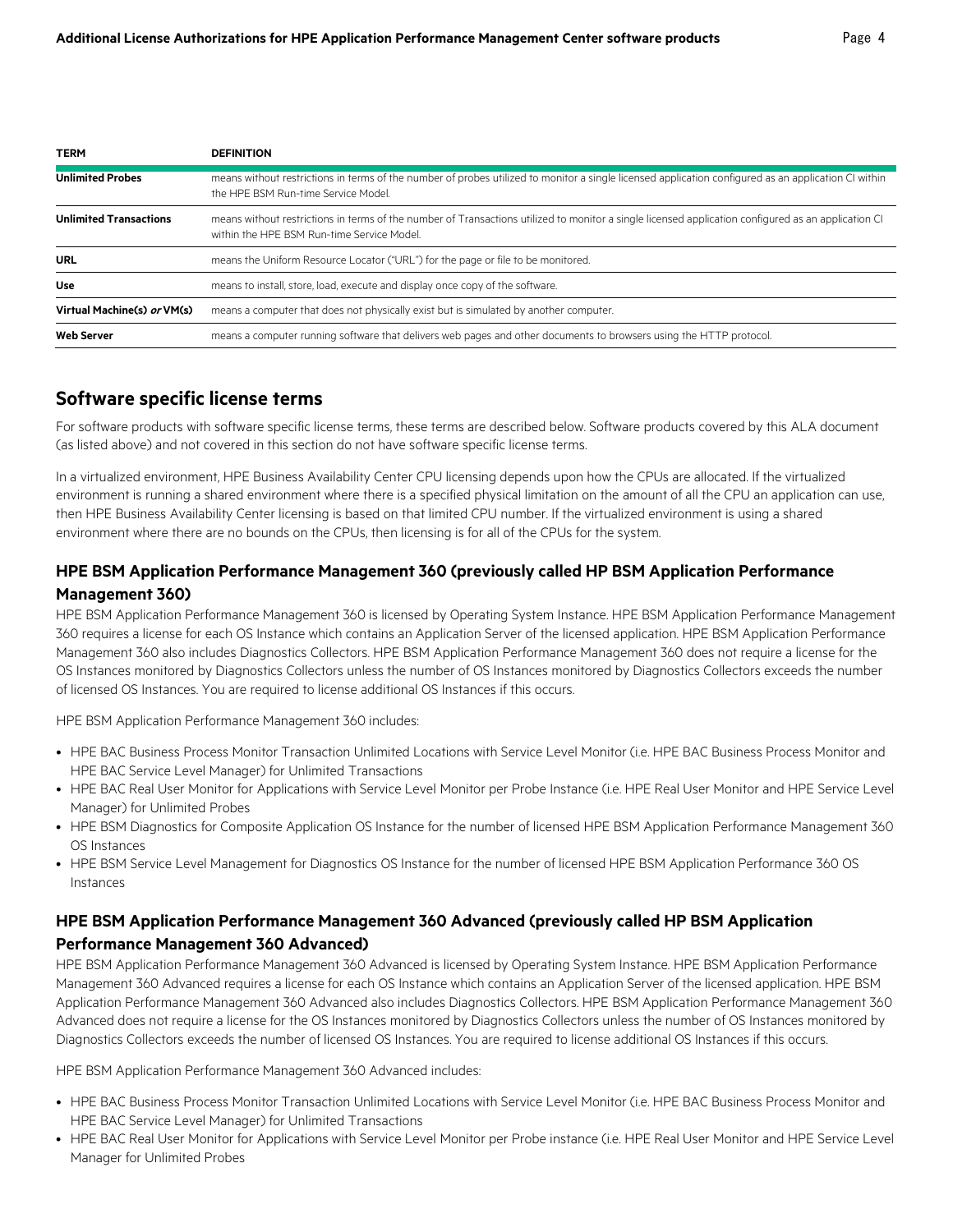- Unlimited Use of HPE Service Health Analyzer for the licensed application (i.e. an application configured as an application CI within the HPE BSM Run-time Service Model)
- HPE BSM Diagnostics for Composite Application OS Instance for the number of licensed HPE Application Performance Management 360 Advanced OS Instances
- HPE BSM Service Level Management for Diagnostics OS Instance for the number of licensed HPE Application Performance Management 360 Advanced OS Instances
- 15 HPE SiteScope Points per licensed HPE Application Performance Management 360 Advanced OS Instance

#### **HPE BAC Application Management 360 with Service Level Management (previously called HP BAC Application Management 360 with Service Level Management)**

HPE BAC Application Management 360 with Service Level Management is licensed by Application Instances. HPE BAC Application Management 360 with Service Level Management requires license for each monitored Application Instance which contains an Application Server of the licensed application. HPE BAC Application Management 360 with Service Level Management also includes Diagnostics Collectors. HPE BAC Application Management 360 with Service Level Management does not require a license for the Application Instances monitored by Diagnostics Collectors unless the number of Application Instances monitored by Diagnostic Collectors exceeds the number of licensed Application Instances. You are required to license additional Application Instances if this occurs.

- There is a minimum license quantity of 5 Application Instances per licensed application (i.e. an application that is a configured application CI within the HPE BSM Run-time Service Model)
- This license is limited for J2EE and .Net applications only, and should not be applied to SAP, Siebel, MS Exchange, etc...

HPE BAC Application Management 360 with Service Level Management includes:

- HPE BAC Business Process Monitor Transaction Unlimited Locations Advanced with Service Level Management (i.e. HPE BAC Business Process Monitor and HPE BAC Service Level Manager) for Unlimited Transactions
- HPE BAC Real User Monitor for Applications Advanced with Service Level Management (i.e. HPE Real User Monitor and HPE Service Level Manager) for the Unlimited Probes
- HPE BAC Diagnostics for Composite Application Instance for the number of licensed HPE BAC Application Management 360 with SLM Application Instances
- HPE BAC Service Level Management for Diagnostics SW for the number of licensed HPE BAC Application Management 360 with SLM Application Instances

#### **HPE BAC Application Management 360 (previously called HP BAC Application Management 360)**

HPE BAC Application Management 360 is licensed by Application Instance. HPE BAC Application Management 360 requires license for each monitored Application Instance which contains an Application Server of the licensed application. HPE BAC Application Management 360 also includes Diagnostics Collectors. HPE BAC Application Management 360 does not require a license for the Application Instances monitored by Diagnostics Collectors unless the number of Application Instances monitored by Diagnostic Collectors exceeds the number of licensed Application Instances. You are required to license additional Application Instances if this occurs.

- There is a minimum license quantity of 4 Application Instances per licensed application (i.e. an application that is a configured application CI within the HPE BSM Run-time Service Model).
- This license is limited for J2EE and .Net applications only, and should not be applied to SAP, Siebel, MS Exchange, etc...

HPE BAC Application Management 360 includes:

- HPE BAC Business Process Monitor Transaction with Unlimited Locations Advanced (i.e. HPE BAC Business Process Monitor, HPE BAC Service Level Manager and HPE BAC Problem Isolation) for Unlimited Transactions
- HPE BAC Real User Monitor for Applications Advanced (i.e. HPE Real User Monitor, HPE Service Level Manager and HPE BAC Problem Isolation SW) for Unlimited Probes
- HPE BAC Diagnostics for Composite Application Instance for the number of licensed HPE BAC Application Management 360 Application Instances
- HPE BAC Service Level Management for Diagnostics SW for the number of licensed HPE BAC Application Management 360 Application Instances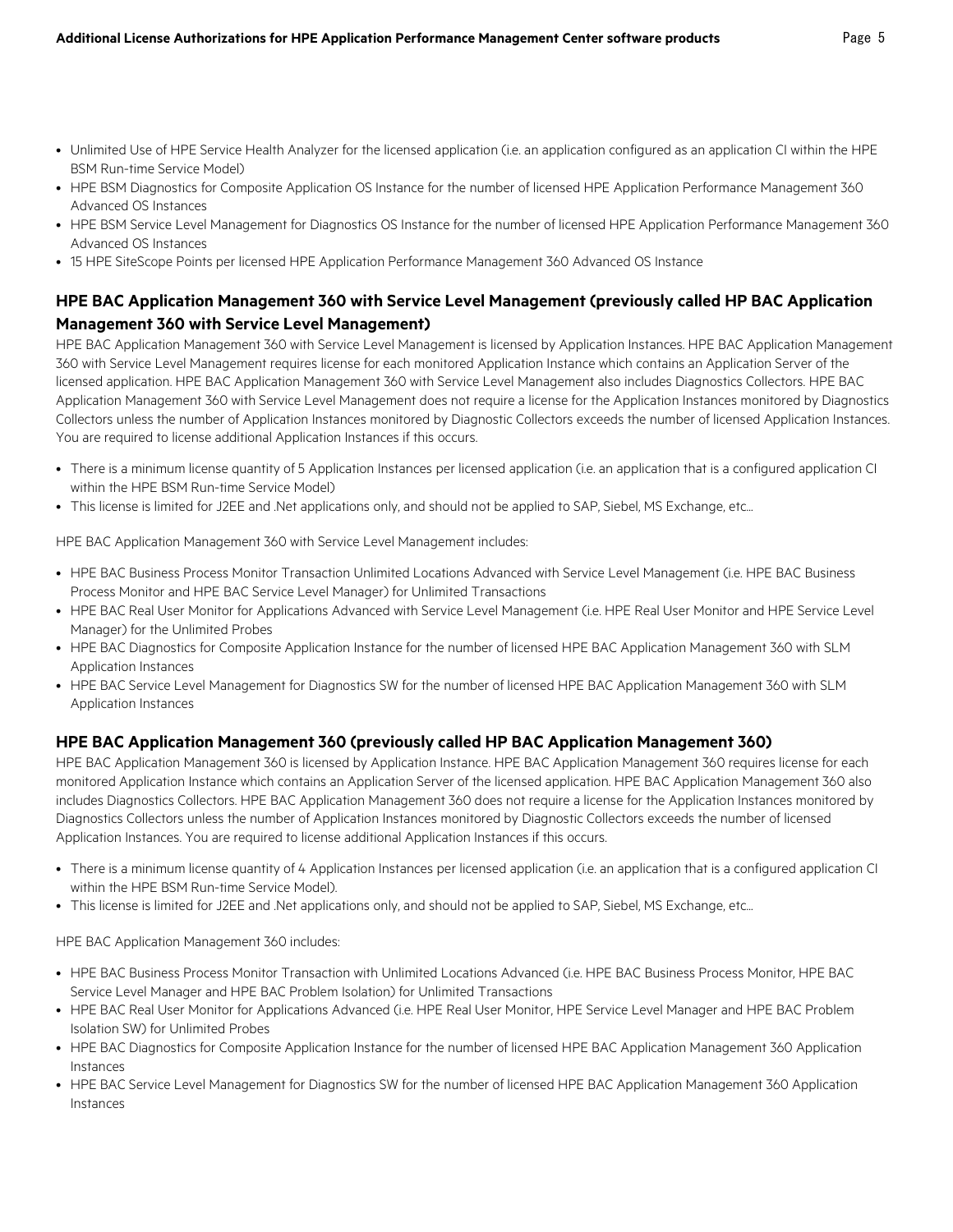#### **HPE BSM Diagnostics (previously called HP BSM Diagnostics)**

HPE BSM Diagnostics for Composite Applications OS Instance software is licensed by Operating System Instance and is only licensed to customers who purchased such licenses prior to December 1, 2013. HPE BSM Diagnostics requires one license for each OS Instance which contains an Application Server. HPE BSM Diagnostics also includes Diagnostics Collectors. HPE BSM Diagnostics does not require a license for the OS Instances monitored by Diagnostics Collectors unless the number of OS Instances monitored by Diagnostic Collectors exceeds the number of licensed OS Instances. You are required to license additional OS Instances if this occurs.

#### **HPE BAC Diagnostics (previously called HP BAC Diagnostics)**

HPE BAC Diagnostics for Composite Application Instance software is licensed by Application Instance and is only licensed to customers who purchased such licenses prior to September 1, 2012. HPE BSM Diagnostics requires one license for each Application Instance of an Application Server. HPE BAC Diagnostics also includes Diagnostics Collectors. HPE BAC Diagnostics does not require a license for the Application Instances monitored by Diagnostics Collectors unless the number of Application Instances monitored by Diagnostic Collectors exceeds the number of licensed Application Instances. You are required to license additional Application Instances if this occurs.

#### **HPE BSM Service Level Management for Diagnostics (previously called HP BSM Service Level Management for Diagnostics)**

HPE BSM Service Level Management for Diagnostics OS Instance is licensed by Operating System Instance. HPE BSM Service Level Management for Diagnostics Operating System Instance requires one license for each OS Instance which contains an Application Server. HPE BSM Service Level Management for Diagnostics Operating System Instance does not require a license for monitoring the OS Instances monitored by Diagnostics Collectors unless the number of OS Instances monitored by Diagnostics Collectors exceeds the number of licensed OS Instances. You are required to license additional OS Instances if this occurs.

#### **HPE BAC Service Level Management for Diagnostics (previously called HP BAC Service Level Management for Diagnostics)**

HPE BAC Service Level Management for Diagnostics Application Instance is licensed by Application Instance. HPE BAC Service Level Management for Diagnostics Application Instance does not require a license for monitoring the Application Instances monitored by Diagnostics Collectors unless the number of Application Instances monitored by Diagnostic Collectors exceeds the number of licensed Application Instances. You are required to license additional Application Instances if this occurs.

#### **HPE BSM Service Level Management for TransactionVision (previously called HP BSM Service Level Management for TransactionVision)**

HPE BSM Service Level Management for TransactionVision is licensed by Operating System Instance. HPE BSM TransactionVision requires one license for each OS Instance which contains Application Server. Additionally, HPE BSM TransactionVision requires one for each OS Instance which contains the following monitored components:

- Each OS Instance containing application components monitored by WMQ Agents
- Each OS Instance of a DataPower appliance where a domain is being monitored by the DataPower Agent
- Each OS Instance containing a Tuxedo Server monitored by the Tuxedo Agent
- Each OS Instance where TMF is being monitored by the NonStop TMF Agent
- Each z/OS CICS Region
- Each z/OS WMQ Queue Manager
- Each z/OS IMS Region
- Each OS Instance running application components monitored by custom developed agents which generate TV user events or utilize the TV Generic Event API to generate TV events

#### **HPE BAC Service Level Management for TransactionVision (previously called HP BAC Service Level Management for TransactionVision)**

HPE BAC Service Level Management for TransactionVision Application Instance is licensed by Application Instance.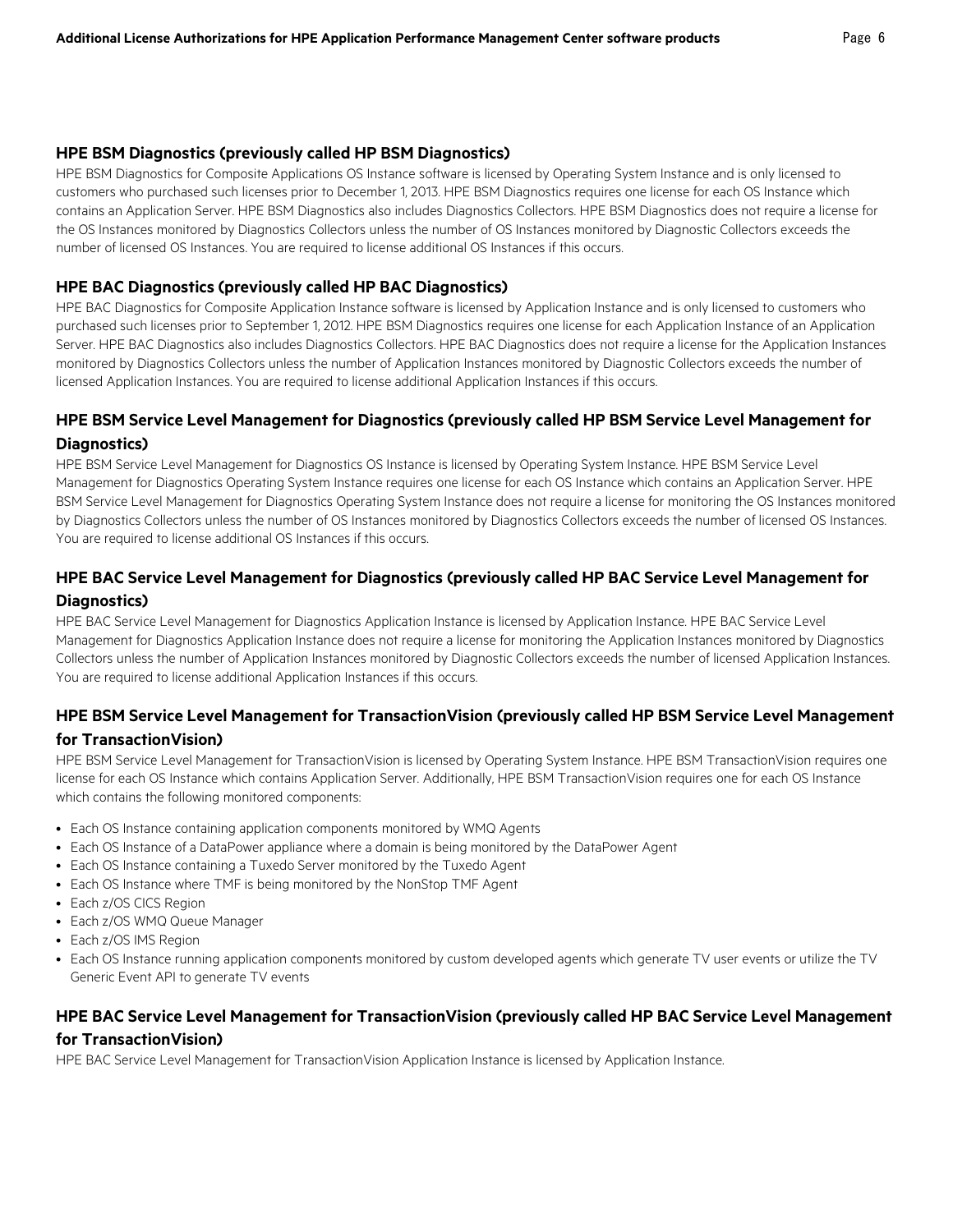#### **HPE Business Process Monitor, HPE Business Process Monitor Premium Edition, HPE Business Process Monitor Ultimate Edition (previously called HP Business Process Monitor, HP Business Process Monitor Premium Edition, HP Business Process Monitor Ultimate Edition)**

HPE Business Process Monitor, HPE Business Process Monitor Premium Edition and HPE Business Process Monitor Ultimate Edition are licensed by Transaction.

The Transaction Unlimited Locations license does not limit the number of BPM Locations the Transaction can be monitored from. The Transaction Single Locations license does limit the number of BPM Locations a BPM Transaction can be monitored to one BPM Location per Business Process Monitor Single Transaction Location license.

As of December 2013, HPE Business Process Monitor is offered in the following editions:

- Premium Edition includes one Transaction for either a single Location or for Unlimited Locations
- Ultimate Edition includes one Transaction, HPE Service Level Management for Business Process Monitor and limited HPE Service Health Analyzer for Business Process Monitor. Limited HPE Service Health Analyzer for Business Process Monitor provides access to Service Health Analyzer functionality for Business process Monitor data only.

The Business Process Monitor Transaction Unlimited Locations Advanced component is only licensed to customers who purchased such licenses prior to December 1, 2013 and includes one license for HPE Business Process Monitor Transaction Unlimited Locations, one HPE Service Level Management for Business Process Monitor Unlimited Locations and one HPE Problem Isolation for Business Process Monitor for Unlimited Locations.

The Business Process Monitor Transaction Unlimited Locations Advanced with Service Level Management component is only licensed to customers who purchased such licenses prior to December 1, 2013 and includes one license for HPE Business Process Monitor Transaction Unlimited Locations and one HPE Service Level Management for Business Process Monitor Unlimited Locations.

#### **HPE Diagnostics Premium Edition and HPE Diagnostics Ultimate Edition (previously called HP Diagnostics Premium Edition and HP Diagnostics Ultimate Edition)**

HPE Diagnostics is licensed by Operating System Instance. HPE Diagnostics requires one license for each OS Instance which contains an Application Server. HPE Diagnostics also includes Diagnostics Collectors. HPE Diagnostics does not require a license for the OS Instances monitored by Diagnostics Collectors unless the number of OS Instances monitored by Diagnostic Collectors exceeds the number of licensed OS Instances. You are required to license additional OS Instances if this occurs.

As of December 2013, HPE Diagnostics is offered in the following editions:

- Premium Edition includes one OS Instance
- Ultimate Edition includes one OS Instance, HPE Service Level Management for Diagnostics and limited HPE Service Health Analyzer for Diagnostics. Limited HPE Service Health Analyzer for Diagnostics provides access to Service Health Analyzer functionality for Diagnostics data only.

#### **HPE Real User Monitor, HPE Real User Monitor Premium Edition, HPE Real User Monitor Ultimate Edition (previously called P Real User Monitor, HP Real User Monitor Premium Edition, HP Real User Monitor Ultimate Edition)**

HPE Real User Monitor, HPE Real User Monitor Premium Edition and HPE Real User Monitor Ultimate Edition are licensed by Probe. The RUM Probe includes basic TCP/IP monitoring capabilities. This probe is designed for a system with 2 CPUs with 2 cores each, and 4 gigabytes of RAM. The maximum capacity for this probe is 800 megabits per second of TCP traffic. The configured capacity for the HPE Real User Monitor SPI for Applications monitoring HTTP using a RUM Probe, with 10 RUM Text Pattern Events and RUM Snapshot on Event configured is 55 megabits per second. For HTTP/S with the same configuration 45 megabits per second is the expected maximum capacity limit. HPE Real User Monitor SPI for Applications requires a HPE Real User Monitor Probe license for each HPE Real User Monitor SPI for Applications. The capacity of the HPE Real User Monitor SPI for Applications is limited by the type of HPE Real User Monitor Probe used with the selected HPE Real User Monitor SPI for Applications user defined configuration.

As of December 2013, HPE Real User Monitor is offered in the following editions:

• Premium Edition – includes one Probe and HPE Real User Monitor SPI for Applications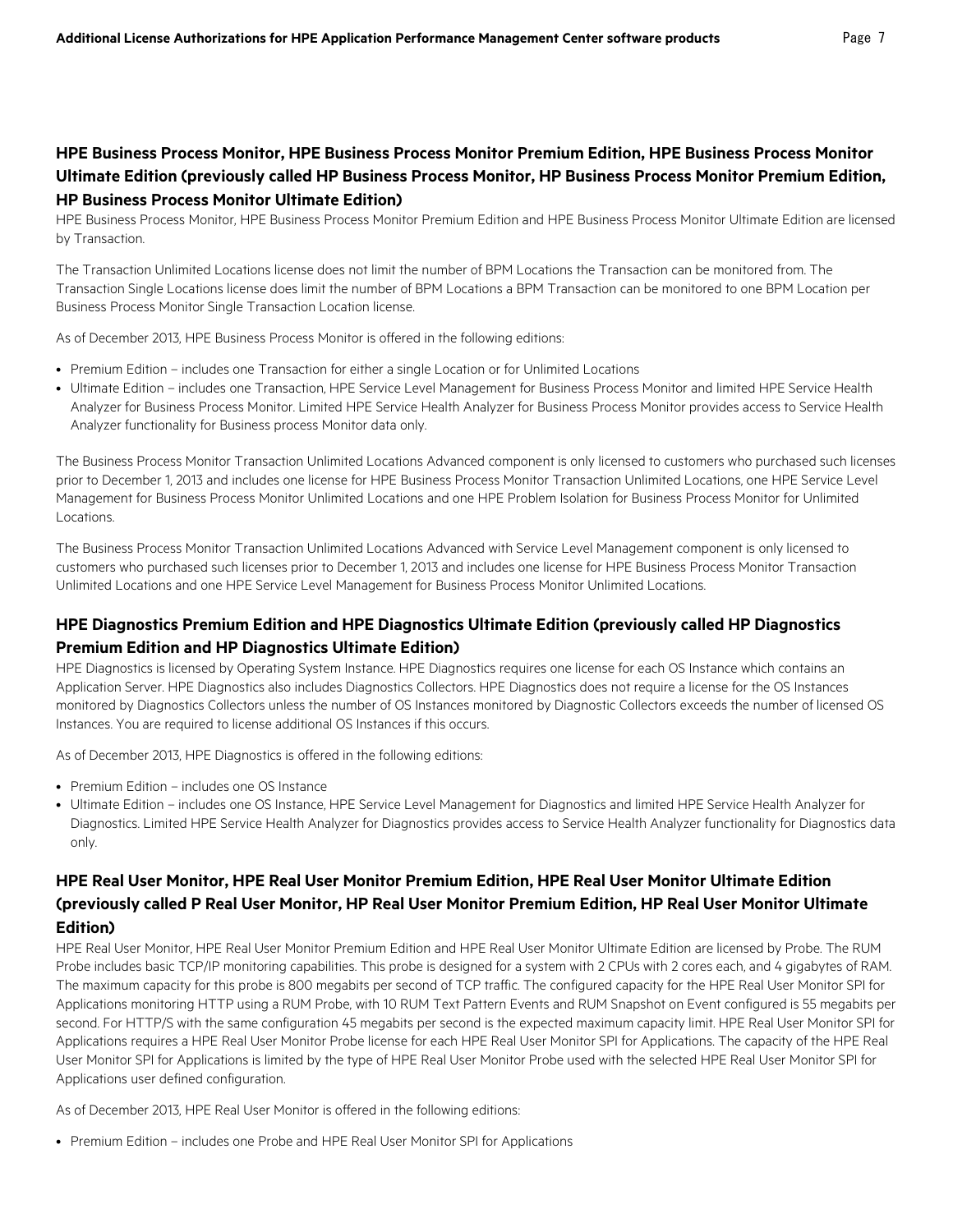• Ultimate Edition – includes one Probe, HPE Real User Monitor SPI for Applications HPE Service Level Management for Real User Monitor and limited HPE Service Health Analyzer for Real User Monitor. Limited HPE Service Health Analyzer for Real User Monitor provides access to Service Health analyzer functionality for Real user Monitor data only.

HPE Real User Monitor Applications Advanced is only licensed to customers who purchased such licenses prior to December 1, 2013 and includes one license each for HPE Real User Monitor Probe, HPE Real User Monitor SPI for Applications, HPE Service Level Management for HPE Real User Monitor SPI for Applications, and HPE Problem Isolation for Real User Monitor SPI for Applications.

HPE Real User Monitor Applications Advanced with Service Level Management is only licensed to customers who purchased such licenses prior to December 1, 2013 and includes one license each for HPE Real User Monitor Probe, HPE Real User Monitor SPI for Applications and HPE Service Level Management for HPE Real User Monitor SPI for Applications.

#### **HPE SiteScope, HPE SiteScope Premium Edition and HPE SiteScope Ultimate Edition (previously called HP SiteScope, HP SiteScope Premium Edition and HP SiteScope Ultimate Edition)**

HPE SiteScope Points license is limited to use on one HPE SiteScope server only. HPE SiteScope licensed for load testing purposes shall be used only for the testing function originally licensed. You must have a separate license in order to use HPE SiteScope for production monitoring. HPE SiteScope Enterprise Application Monitors and Solution Templates can be used on multiple SiteScope servers when located in the same physical site. Enterprise Application Monitors include the following optional monitors: Com+, Web Script, WebSphere. MQ and EMS. Enterprise Application Monitors and Solution Templates do consume HPE SiteScope Points but do NOT include HPE SiteScope licenses. You must have a separate license for HPE SiteScope.

Integration monitors (also known as EMS monitors) are an exception and do NOT consume SiteScope Points but rather require licensing of HPE BAC- SAM Upg/EMS Point for each configuration item (CI) which is reported to HPE BAC via the monitors. HPE Operations Manager and HPE Service Manager Integration monitors do not require "HPE BAC- SAM Upg/EMS" Points.

HPE SiteScope Premium Edition and HPE SiteScope Ultimate Edition are licensed by Operating System Instance, URL, and Transaction. Licenses for these editions cannot be mixed within a single Instance of HPE SiteScope.

As of November 2014, HPE SiteScope is offered in the following editions:

- Premium Edition
	- Operating System Instance license includes HPE System Availability Management, all HPE SiteScope Solution Templates, and HPE SiteScope Application Monitors for COM+ and WebSphere MQ.
	- URL license includes monitors of the following type: URL, URL Content, URL List, URL Sequence, Web Service, Link Check, XML Metrics, where each URL or URL step is counted as a single unit.
	- Transaction license includes the HPE SiteScope WebScript Application Monitor (note: as with previous versions of HPE SiteScope, HPE SiteScope WebScript Application Monitor metrics cannot be integrated with HPE Business Service Management).
- Ultimate Edition
	- Operating System Instance license includes all components of HPE SiteScope Premium Edition plus HPE Service Level Management for HPE System Availability Management and limited HPE Service Health Analyzer for HPE System Availability Management. Limited HPE Service Health Analyzer for HPE System Availability Management provides access to HPE Service Health Analyzer functionality for HPE System Availability Management data only.
	- URL license includes all components of the HPE SiteScope Premium Edition plus HPE Service Level Management for HPE System Availability Management and limited HPE Service Health Analyzer for HPE System Availability Management. Limited HPE Service Health Analyzer for HPE System Availability Management provides access to HPE Service Health Analyzer functionality for HPE System Availability Management data only.